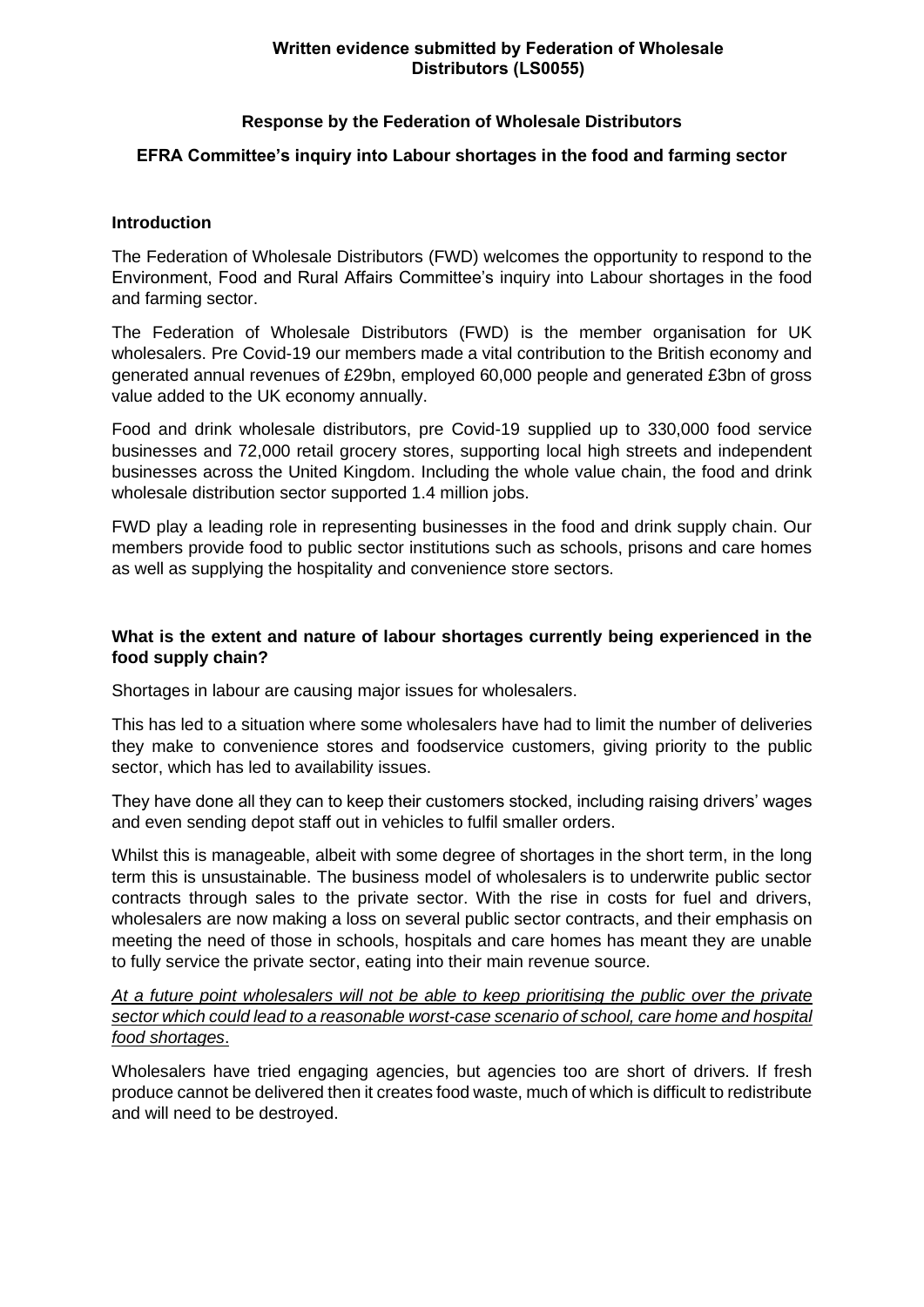The manufacturers who supply into the wholesale channel have similar issues with distribution, and FWD members are reporting particular difficulties getting hold of soft drinks, beer, and chilled products like cream, cheese, yoghurt, and meats.

In some cases, orders that used to take three days to fulfil now taking more than two weeks as suppliers struggle to find a means for delivery. Inevitably when faced with a challenge over drivers the full load to supermarket will be prioritised over drops to wholesalers. As we get into shorter days, this is potentially problematic for vulnerable in regional communities etc.

On top of this some suppliers insist on a strict 15-minute window for unloading at depot, and if this cannot be met, they will leave with goods undelivered. The UK food supply chain has become less flexible, reducing the chances of getting deliveries made within driver limits – driving inefficiencies across the industry.

# **What other issues are affecting the food supply chain?**

### *Warehouse Operations*

- There are still clusters of Covid which is impacting on warehouse order picking capability. West Midlands is a constant problem currently. There have been significant absentee rates.
- The biggest issue remains staff churn.
- In one example, an FWD member noted that the cost of increased hour coverage on drivers (overtime costs) and warehouse was over £700k.

# *CO2*

- There has been disruption through the summer. Dry ice and CO2 for hydroboxes have been challenged due to driver availability.
- The supply chain has been adjusted to carrying out inefficient, direct runs, reducing frequency (3 into 1), and increasing order size.
- Availability of meat/carbonates is impacted more by driver supply chain impact than direct CO2.

#### *Gas*

- Businesses believe that some of the challenges in ready meals is being driven by rising costs. They expect to see continued problems as this supply chain is bound by unprofitable contracts.
- They suspect that we will see more of these issues surface and would expect that supply chains will suffer significantly more disruption over the next few months particularly smaller producers.

**What measures has the Government taken to alleviate the problems being faced by the food supply chain this year? To what extent have they been successful?**